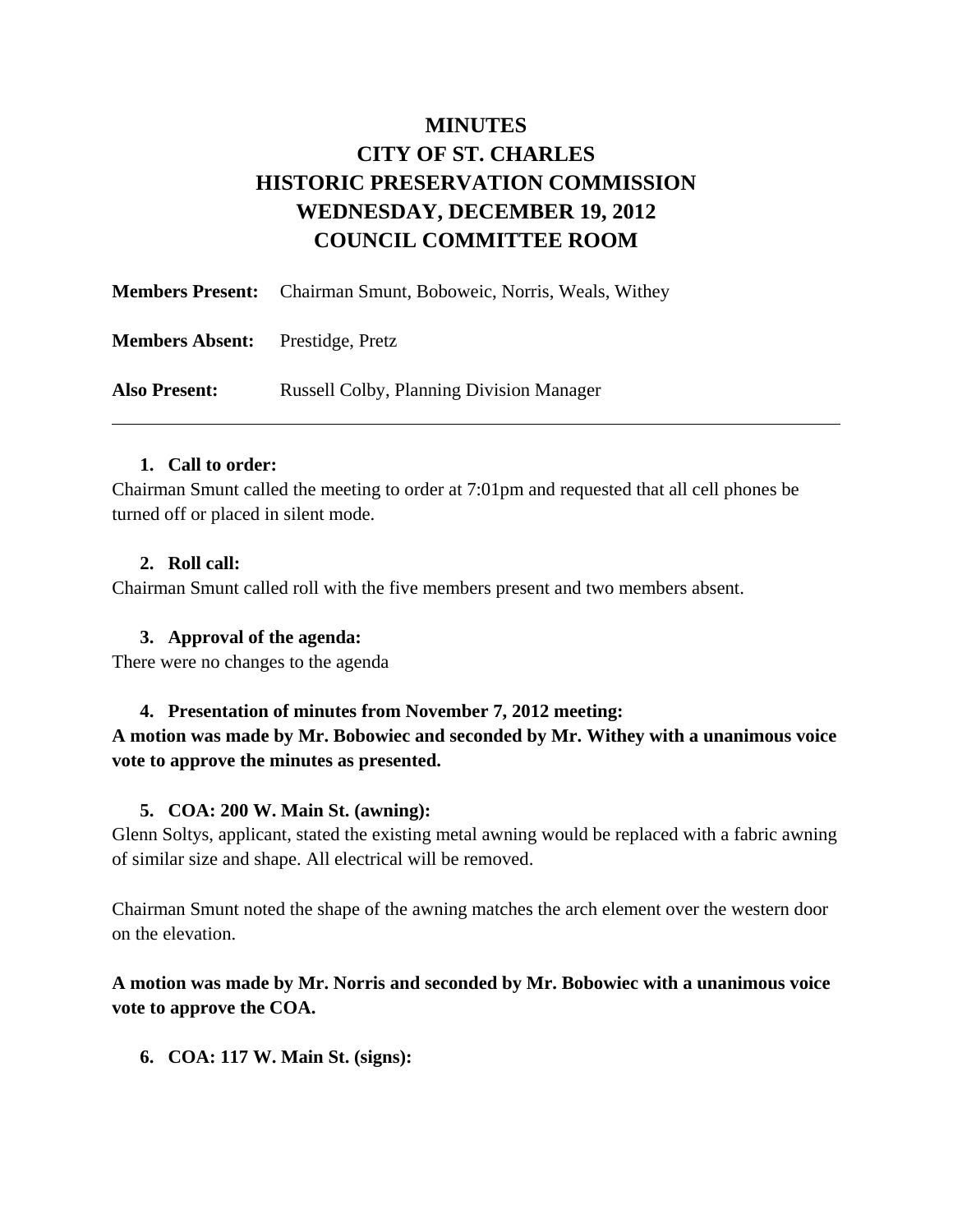Historic Preservation Commission Minutes – December 19, 2012 Page 2

Kevin Pirok, applicant, presented that the proposed signs were internally lit channel letters each centered over the storefront entrances for Forever Yogurt, Szechwan, and Bigby Coffee. The existing Szechwan sign on the west elevation will be removed.

The Commission asked if Bigby will request a sign on the rear or east elevation. Mr. Pirok noted no additional sign is permitted. Mr. Colby noted that Bigby has a sign in the multi-tenant sign on the east elevation and they could have a graphic on the door.

Chairman Smunt stated that the channel letter signs and the placement of the signs on the building were appropriate.

# **A motion was made by Mr. Norris and seconded by Ms. Weals with a unanimous voice vote to approve the COA.**

# **7. COA: 527 Illinois Ave. (sign):**

The applicant stated the proposed sign is a freestanding sign for Perry Wealth Counsel. The sign was designed to match the sign for the Luxe Hair Lounge, on the corner at  $5<sup>th</sup>$  Avenue. No illumination is proposed.

Mr. Norris asked about the sign material. Mr. Colby stated that MDO is "medium density overlay", which is plywood covered with a weather resistant resin overlay.

## **A motion was made by Mr. Bobowiec and seconded by Mr. Withey with a unanimous voice vote to approve the COA.**

## **8. Additional Business**

Chairman Smunt asked about the mail order homes survey. Mr. Colby stated he hoped Rebecca Hunter could start work on the project beginning after the holidays. Chairman Smunt discussed the Sears house that was recently rehabbed on Illinois St.

Chairman Smunt discussed a future project for his house, including roof and gutter replacement. The Commission discussed the construction method, roofing materials, gutter types, and proposed replacement of crown moulding along the gutters with a synthetic material.

# **9. Announcements: Historic Preservation Commission meeting Wednesday, January 2, 2013 at 7:00pm in the Committee Room.**

## **10. Adjournment:**

**A motion was made by Mr. Bobowiec and seconded by Mr. Withey, with a unanimous voice vote to adjourn the meeting.** 

With no further business to discuss, the meeting adjourned at 7:34 pm.